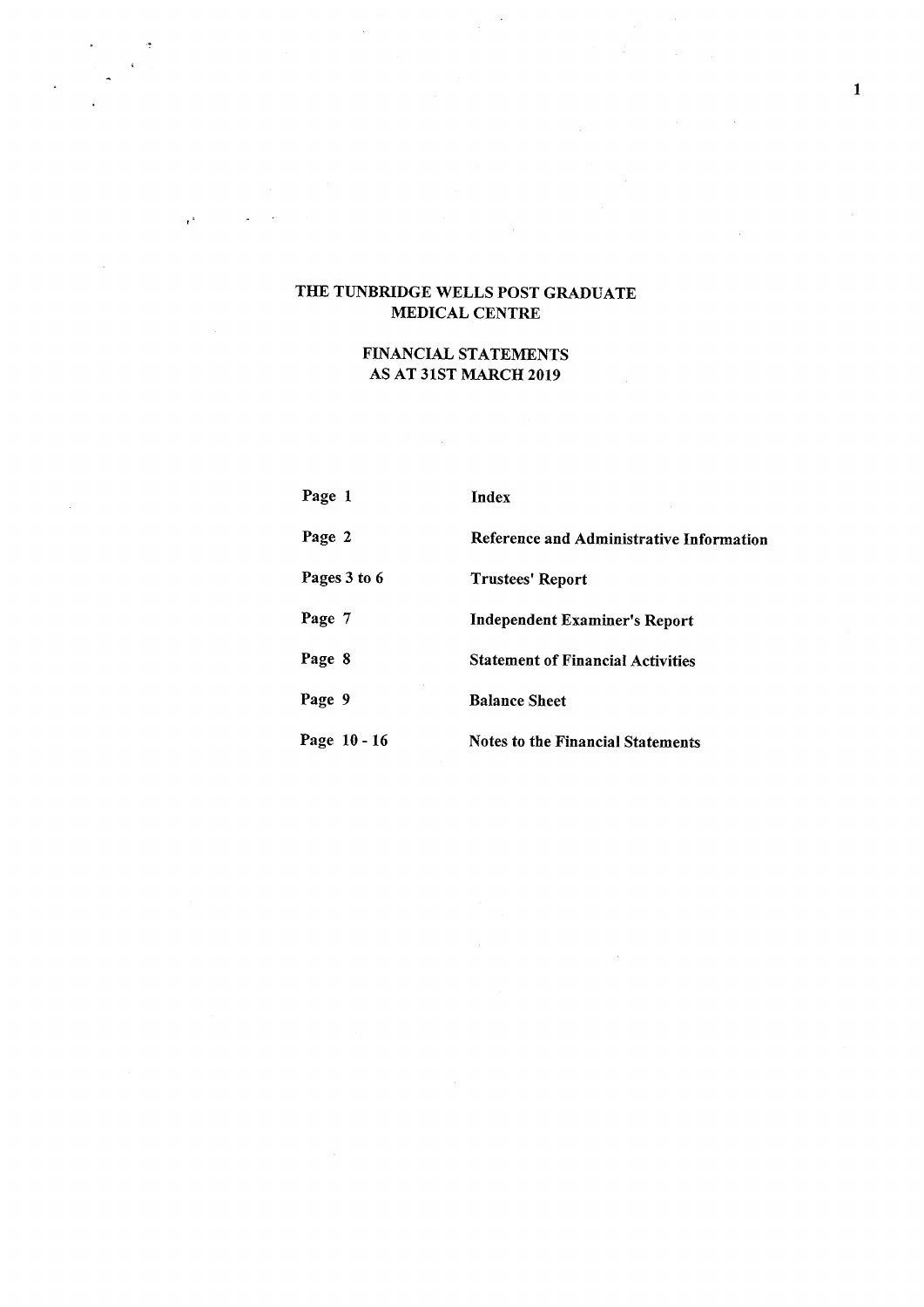### REFERENCE AND ADMINISTRATIVE INFORMATION

### Registered Charity No.307901

### **TRUSTEES**

Dr. D. Yates Dr. G. Sommerville

### PRINCIPAL ADDRESS

Education & Training centre Level 2 Tunbridge Wells Hospital Tonbridge Road, Pembury Tunbridge Wells Kent TN2 4QJ

### **BANKERS**

HSBC Bank pic 67 West Street Dorking Surrey RH14 1BW

National Savings Bank Glasgow G58 1SB

#### INDEPENDENT EXAMINERS

Gilbert Allen & Co Churchdown Chambers Bordyke Tonbridge Kent TN9 1NR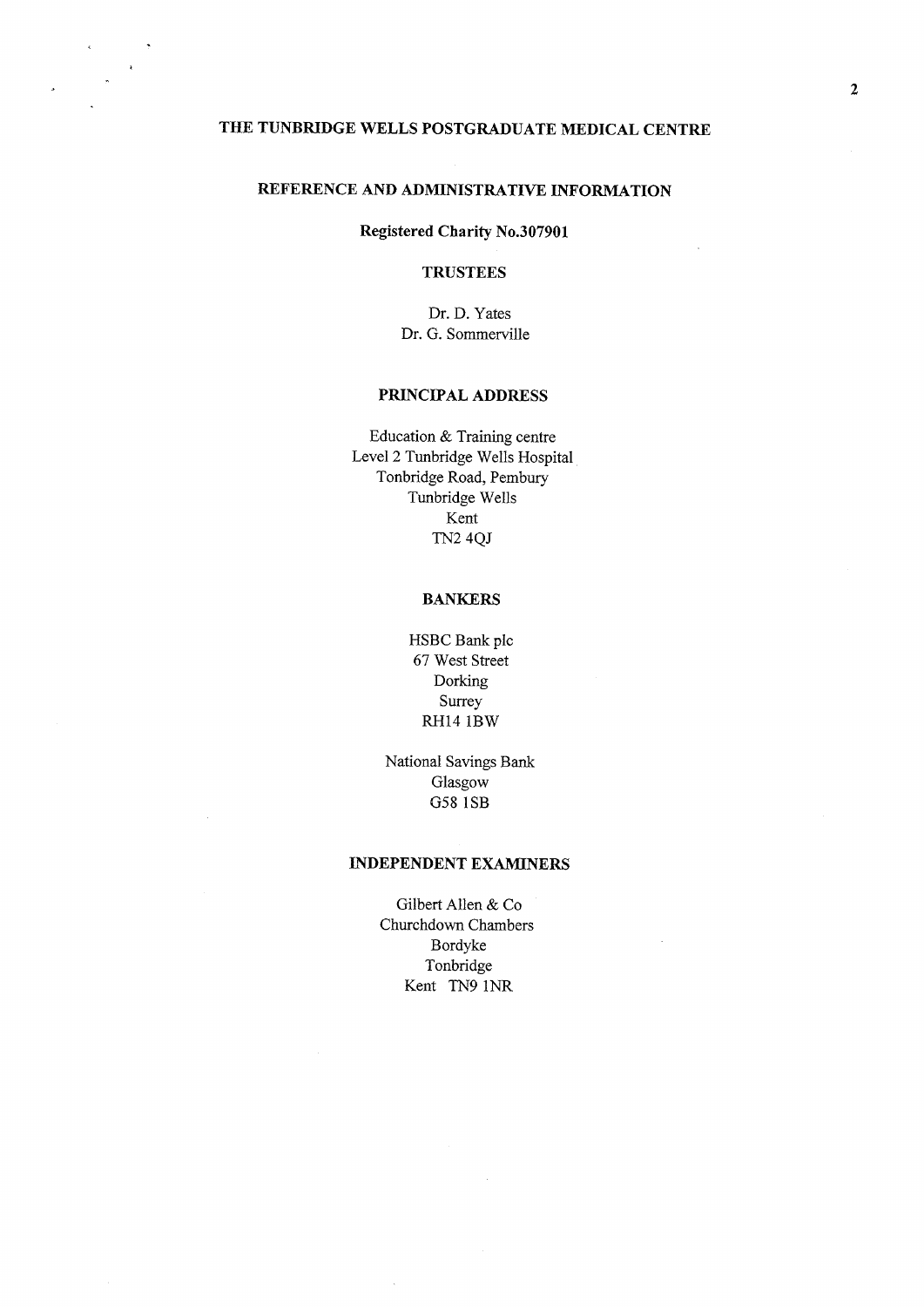#### TRUSTEES' ANNUAL REPORT

### FOR THE YEAR ENDED 31ST MARCH 2019

The trustees' present their report and accounts for the year ended 31 March 2019.

The accounts have been prepared in accordance with the accounting policies set out in note <sup>1</sup> to the accounts and comply with the Charity's Trust Deed, the Charities Act 2011 and "Accounting and Reporting by Charities: Statement of Recommended Practice applicable to charities preparing their accounts in accordance with the Financial Reporting Standard applicable in the UK and Republic of Ireland (FRS 102)" (as amended for accounting periods commencing from <sup>1</sup> January 2016).

#### Objectives and activities

The Objects of the Centre are the advancement of medical and dental education, to all doctors, dentists and those in professions allied to medicine, including the provision of comfortable accommodation and facilities for all junior doctors in training.

Within these Objects, the Centre is enabled to buy equipment to enhance learning together with furnishings and equipment to further the comfort of trainees and postgraduate staff. The Centre may also offer prizes for outstanding quality improvement projects undertaken by doctors of all grades at the discretion of the Trustees.

The Centre provides medical and dental education for the hospital known as the Tunbridge Wells Hospital at Pembury. The Mission Statement for the Postgraduate Centre is, "To enable all Doctors, Hospital Grades and General Practitioners alike to benefit from educational meetings that are relevant to their speciality. To ensure that all disciplines i.e. Dental, Paramedical and Managerial are catered<br>for."

The trustees' have paid due regard to guidance issued by the Charity Commission in deciding what activities the Charity should undertake.

#### Significant activities

The objective for the year remained the prime objective of the Centre, namely to ensure that all medical and dental personnel of all grades receive the most up to date and effective training available. The Trustees consider that this objective was achieved in the year.

Chris White is the Strategic Medical Education Manager and is funded by the HEKSS Deanery and employed by Maidstone and Tunbridge Wells NHS Trust. Tunbridge Wells Post Graduate Centre has no employees.

#### Achievements and performance

The Foundation Programme for Trainee doctors managed by the Centre comprises a total of 56 Trainees; 29 Foundation Year <sup>1</sup> and 27 Foundation Year 2 Trainees. For the 2018-2019 intake there were no vacancies at Foundation Year 1. There were seven gaps at Foundation Year 2 level due to doctors being able to apply for standalone one year posts in other Trusts. However, it is forecast that for 2019-2020 there will still be a high fill rate of the Foundation posts and that the national criteria for broadening the training programmes will be met. The Centre supports these trainees in all aspects of their training including the provision of up-to-date facilities for the effective training of these doctors and for use in advancement of medical education to all doctors, dentists and other allied health professionals in the geographical area.

Since the move into the Education  $\&$  Training Centre in 2011, the focus has been on the development ofthe training opportunities made possible by the facilities. The state ofthe art facilities offer junior doctors, medical students, nurses, midwives and other healthcare professionals the chance to practice their skills on artificial limbs, heads, and interactive life-sized anatomical human manikins. An extensive programme of multi- professional simulation training continues to be delivered. These sessions help to develop practical skills, decision making and team work, thereby maintaining and improving the safety of patients.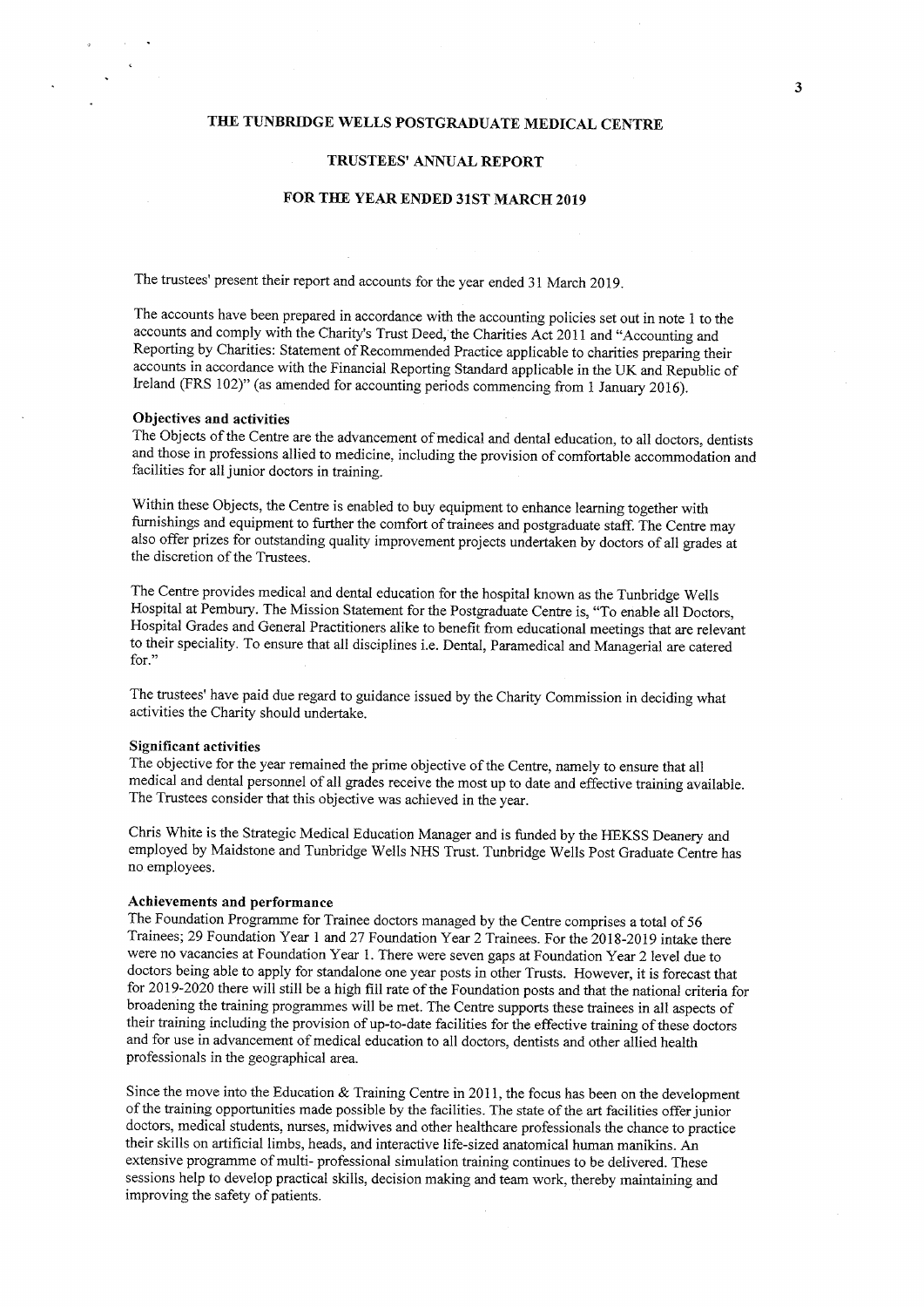### TRUSTEES' ANNUAL REPORT, Continued

# FOR THE YEAR ENDED 31ST MARCH 2019

#### Public Benefit

The Charities Act 2006 introduced an overarching public benefit test for charities.

The Charity Commission has issued general guidance on public benefit and the Trustees have referred to the guidance notes when reviewing the Charity's objectives and aims and in planning future objectives. In particular the Trustees have considered and will continue fo consider how planned activities will contribute to the objectives and aims they have set. The Commission's guidance makes it clear that what constitutes the public will vary depending on the charity's purpose and can include beneficiaries defined by geographical area or in some other way, provided the opportunity to benefit is not unduly restricted.

The Postgraduate Centre is located in the Education and Training Centre of the Tunbridge Wells Hospital at Pembury. The Hospital is a 512 bed £220 million PFI build and became fully operational in September 2011. It is the only all single room NHS hospital in the country with individual en-suite rooms for all patients. It is one of the most technologically advanced hospitals ever built. All this amounts to the most effective infection control, shorter hospital stays and happier, healthier patients. As well as offering a wide range of acute services, the hospital also acts as the centre for women and children's services and emergency surgery in Maidstone and Tunbridge Wells.

The Training Centre houses the latest learning facilities for medical and dental education, including multi- purpose training rooms, a computer suite, a state of the art simulation suite, a wet laboratory and a number of clinical skills rooms. There are also excellent library and knowledge facilities. By undertaking medical and dental education, the Centre is providing a very real public benefit for the entire population in the areas served by the Hospital. There are no geographical restrictions on those who can benefit from the charity, although in practice the training and other support provided are principally for the benefit ofthose in West Kent and East Sussex geographical areas served by the Hospital.

Although fees are charged for some of the charity's services, these are modest and do not cover the full costs, which are subsidised by sponsorship, donations and interest received. No potential beneficiary is excluded on the grounds of cost.

### Financial review

The fixed assets held ior the Centre's charitable purpose are the only unrestricted fimds. All income is restricted, but includes income to meet the Centre's core costs. The restricted reserves are sufficient to meet the Centre's ongoing activities and core costs for the coming twelve months. The trustees' reserves policy is to ensure that there are sufficient funds to meet the core costs for approximately twelve months.

Total income for the year amounted to £53,067 (2018: £58,234). All of this was restricted and to be applied for specific purposes. Total expenditure from restricted funds amounted to £52,963 (2018: £56,494). The overall surplus on restricted funds for the year was  $£ 104$  compared with a surplus in the previous year of £1,740. Total restricted funds have increased to £172,867 at 31 March 2019 compared to £172,763 at the previous balance sheet date. Unrestricted funds have decreased to £970 at 31 March 2019 compared to  $£1,625$ , at the previous balance sheet date.

The transactions for the year and the charity's financial position at the end ofthe year are shown in the attached financial statements. Net outgoing resources totalled £381 (2019 incoming £1,151).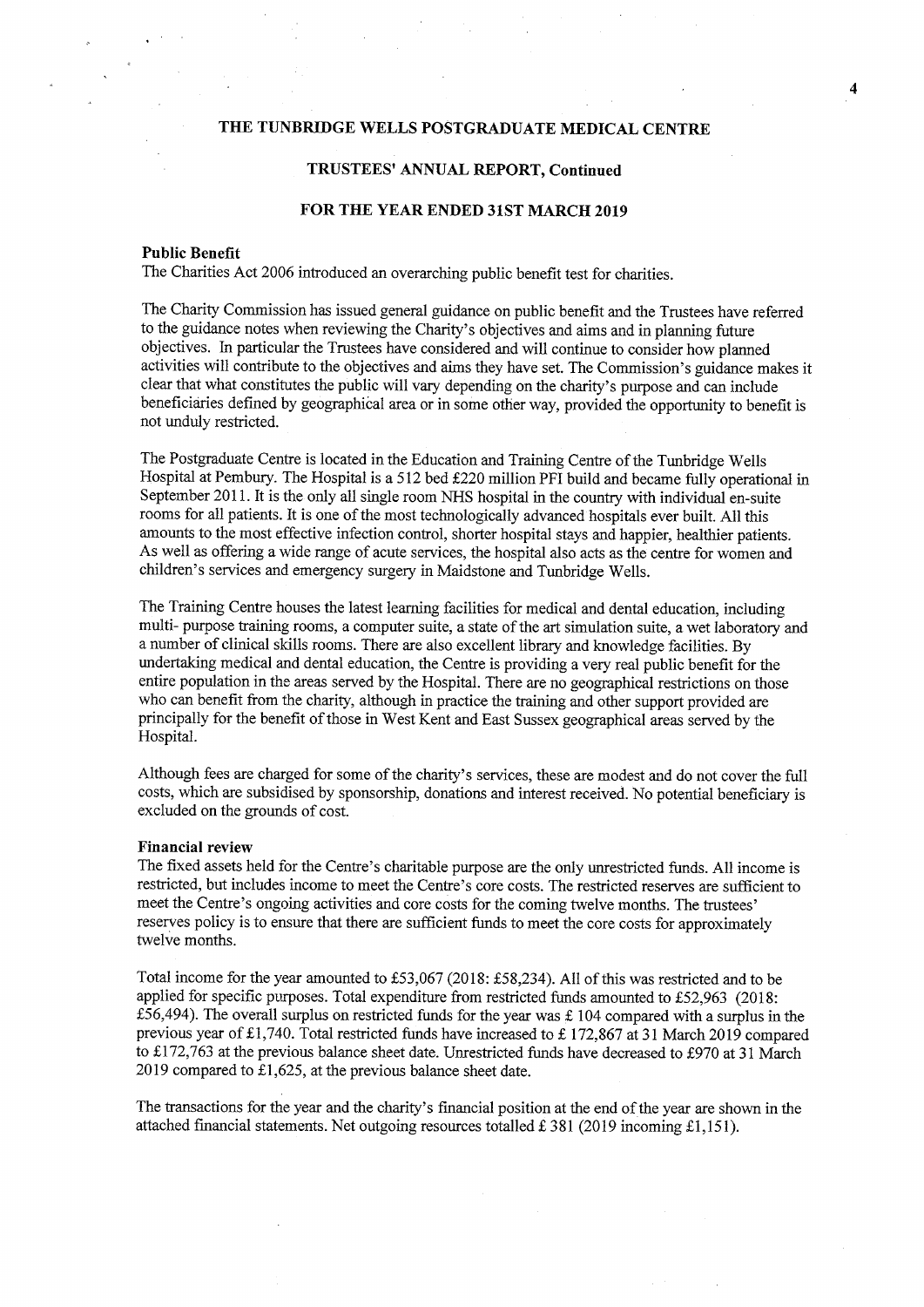### TRUSTEES' ANNUAL REPORT, Continued

### FOR THE YEAR ENDED 31ST MARCH 2019

#### Risk management

The Trustees have a duty to identify and review the risks to which the charity is exposed and to ensure appropriate controls are in place to provide reasonable assurance against fraud and error.

The Trustees actively review the major risks the charity faces on a regular basis and believe that maintaining reserves at current levels, combined with an annual review of the controls over key financial systems, will provide sufficient resources in the event of adverse conditions. The Trustees have reviewed the major risks to which the charity is exposed and they are satisfied that appropriate systems have been established, and other appropriate measures taken, to mitigate those risks and consequent losses that might arise.

### Future developments

Plans for the future are to continue to ensure that facilities remain of the highest standards for the trainees and other medical staff. This includes working closely with the new Kent & Medway Medical School due to open in September 2021.

The main focus continues to build upon the multidisciplinary simulation training programme and clinical skills courses currently in place. This work is being led by the Simulation Lead with support from a Simulation Facilitator and Trainee Simulation Fellows. In addition, opportunities to deliver multi-professional learning opportunities across common themes will continue to be developed.

#### Structure, governance and management

The Charity is an unincorporated charity constituted by a Trust Deed dated 3rd March 1970 and is registered with the Charity Commission under charity number 307901.

The principal place of business is in the Education & Training Centre, Level-2 Tunbridge Wells Hospital, Pembury, Kent, TN2 4QJ.

The trustees' who served during the year were: Dr David Yates Dr G Sommerville

New Trustees are appointed from ex Clinical Tutors and they therefore fully understand the aims, objectives and purpose of the Centre upon appointment.

Prior to appointment as Trustee, whilst holding the position of Clinical Tutor to the Centre, each Clinical Tutor attends meetings of the Trustees in order to brief the Trustees on current developments. Therefore, upon appointment, each new Trustee is already aware of their governance and legal responsibilities and of other areas affecting the effective governance ofthe Centre, due to prior involvement in, and observation of, the meetings of the Trustees. The Clinical Tutor present at the Trustee meetings does not have voting rights.

Regular training is provided to Trustees as required. This includes updating their knowledge and understanding regarding regulatory and legal developments affecting their responsibilities as Trustees and the governance of the Centre.

#### Organisational structure

The Trustees meet quarterly in accordance with the terms of the Trust deed. The Trustees delegate day to day responsibility for organising funding and events to the Postgraduate Centre Medical Education Manager and Clinical Tutor.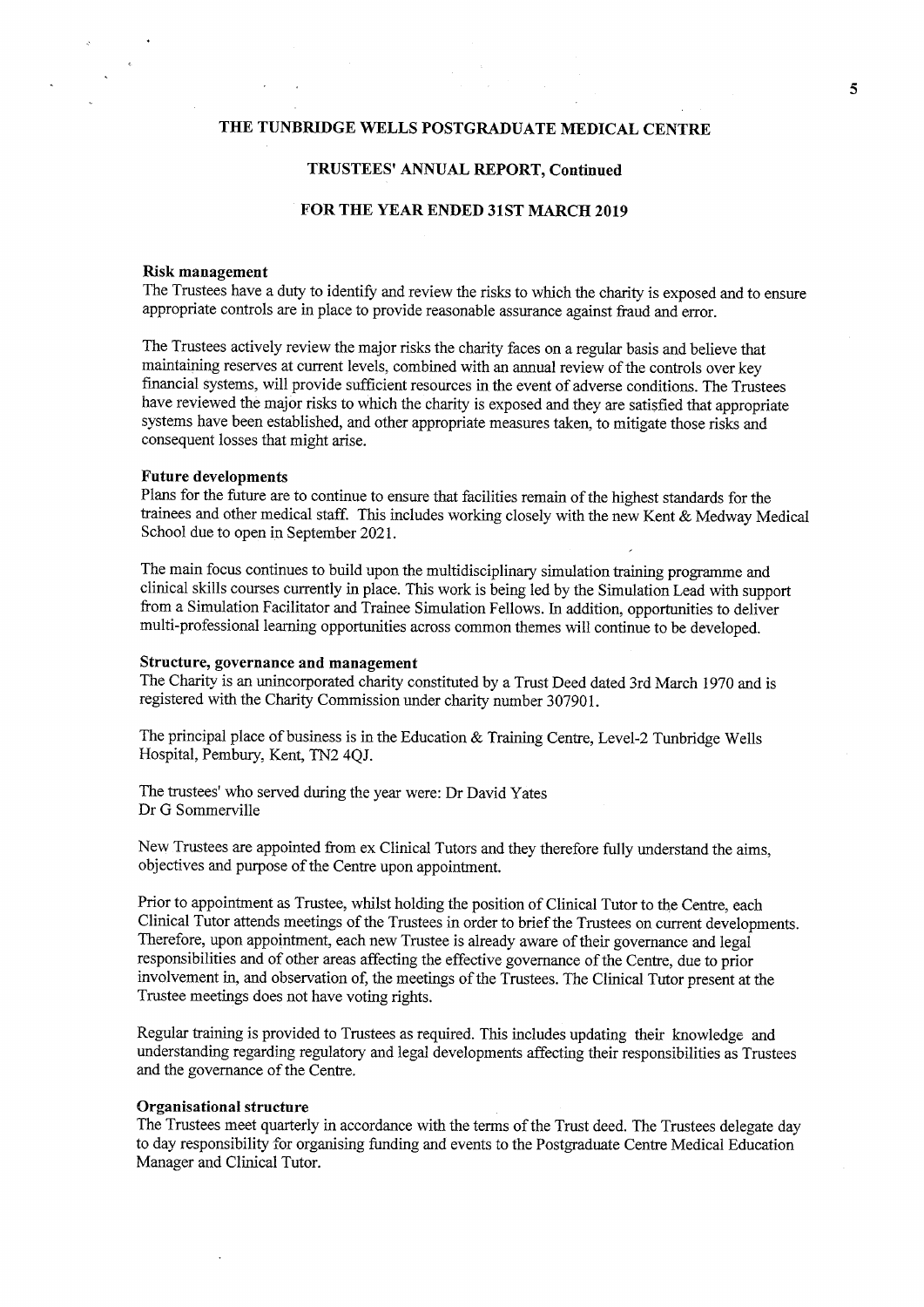### TRUSTEES' ANNUAL REPORT, Continued

### FOR THE YEAR ENDED 31ST MARCH 2019

The Trustees are responsible for keeping proper accounting records which disclose with reasonable accuracy at any time the financial position of the charity and to enable them to ensure that the financial statements comply with the Charities Act 2011. The Trustees are also responsible for safeguarding the assets of the charity and hence for taking reasonable steps for the prevention and detection of fraud and other irregularities.

The trustees' report was approved by the Board of Trustees.

Dr David Yates Trustee Dated:  $2\frac{1}{2}$  let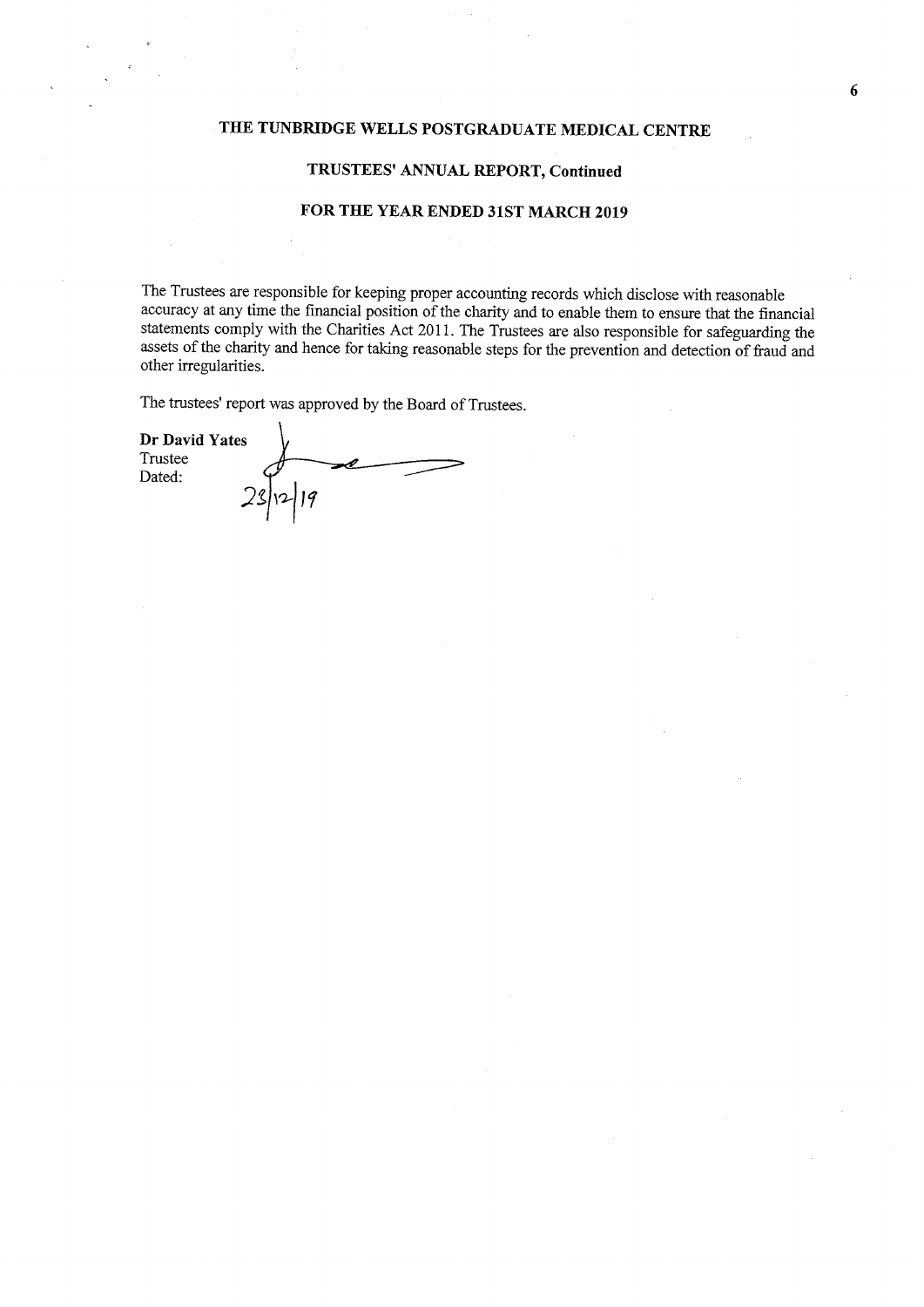# INDEPENDENT EXAMINER'S REPORT TO THE TRUSTEES OF THE TUNBRIDGE WELLS POSTGRADUATE MEDICAL CENTRE

I report to the trustees on my examination of the accounts of the Tunbridge Wells Postgraduate Medical Centre Trust (the Charity) for the year ended 31 March which are set out on pages 8 to 15.

### Responsibilities and basis of report

As the Charity's trustee you are responsible for the preparation of the accounts in accordance with the requirements of the Charities Act 2011 ('the Act'). I report in respect of my examination of the Charity's accounts carried out under section 145 of the 2011 Act and in carrying out my examination I have followed all the applicable Directions given by the Charity Commission under section  $145(5)(b)$  of the Act.

### Independent examiner's statement

I have completed my examination. I confirm that no material matters have come to my attention in connection with the examination giving me cause to believe that in any material respect:

- 1. accounting records were not kept in respect of the Charity as required by section 130 of the Act; or
- 2. the accounts do not accord with those records; or
- 3. the accounts do not comply with the applicable requirements concerning the form and content of accounts set out in the Charities (Accounts and Reports) Regulations 2008 other than any requirement that the accounts give a 'true and fair view which is not a matter considered as part of an independent examination.

I have no concerns and have come across no other matters in connection with the examination to which attention should be drawn in this report in order to enable a proper understanding of the accounts to be reached.

 $\bar{z}$ 

John Duncan FCA. Gilbert Allen & Co Chartered Accountants Churchdown Chambers Bordyke Tonbridge<br>TN9 1NR

Date:  $7.1.2026$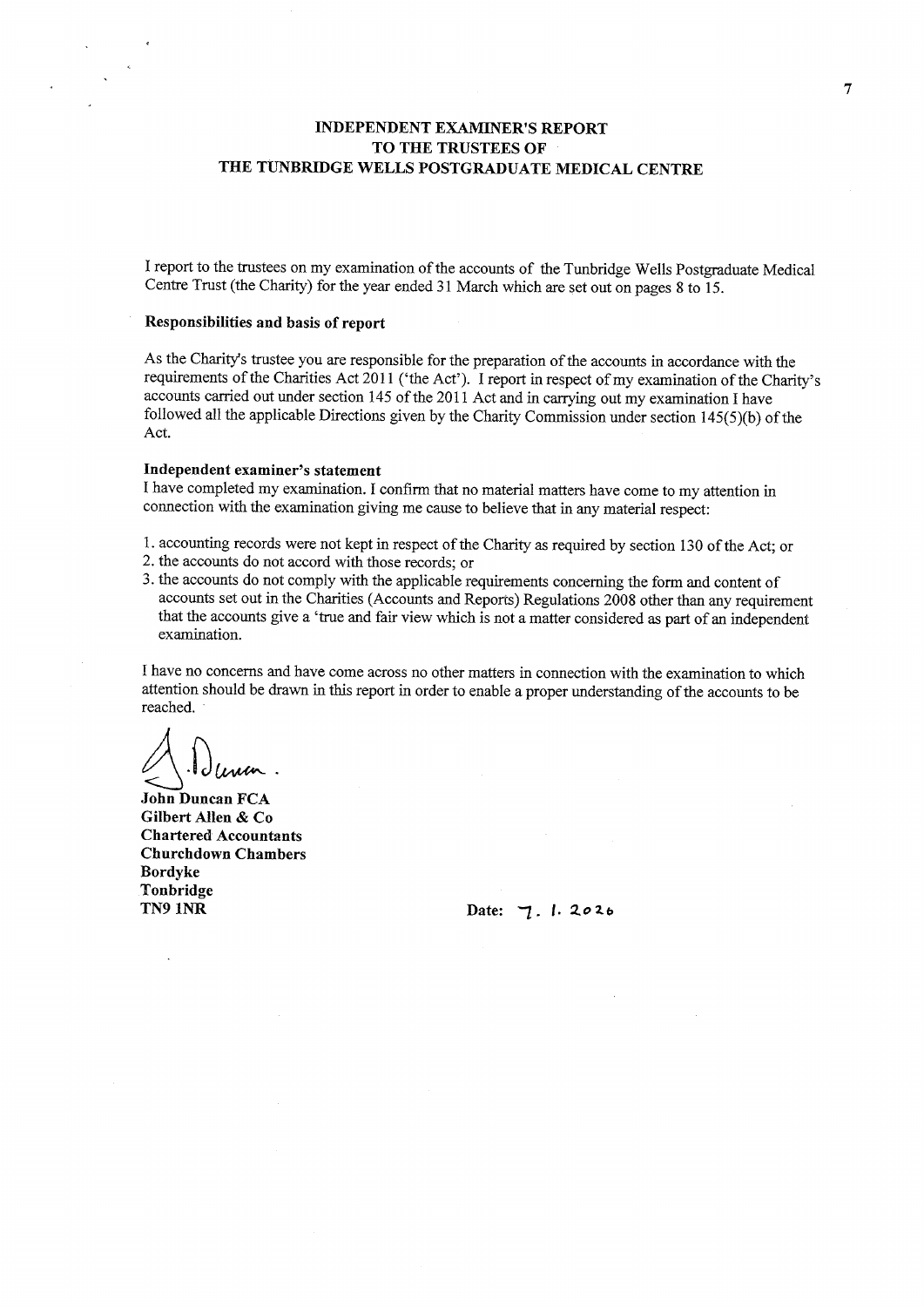# STATEMENT OF FINANCIAL ACTIVITIES FOR THE YEAR ENDED 31ST MARCH 2019

|                                          |              | <b>Unrestricted Restricted</b><br>funds | funds   |                      |                      |
|------------------------------------------|--------------|-----------------------------------------|---------|----------------------|----------------------|
|                                          | <b>Notes</b> |                                         |         | <b>Total</b><br>2019 | <b>Total</b><br>2018 |
| Income and endowments from:              |              |                                         |         | £                    | £                    |
| Charitable Activities                    | 4            |                                         | 52,563  | 52,563               | 57,913               |
| Income from investments                  | 3            |                                         | 504     | 504                  | 321                  |
| <b>Total</b>                             |              |                                         | 53,067  | 53,067               | 58,234               |
| <b>Expenditure on:</b>                   |              |                                         |         |                      |                      |
| Charitable Activities                    |              |                                         |         |                      |                      |
| <b>GP</b> Tutor                          | 5            |                                         | 7,000   | 7,000                | 10,731               |
| Clinical tutor                           | 5            | 655                                     | 23,950  | 24,605               | 29,149               |
| Clinical tutor MRCP                      | 5            |                                         | 6,120   | 6,120                | 6,021                |
| <b>VTS</b>                               | 5            |                                         | 7,351   | 7,351                | 4,716                |
| Surgical Tutor                           | 5            |                                         | 6,939   | 6,939                | 5,783                |
| A&E                                      | 5            |                                         | 1,103   | 1,103                | 683                  |
| Histopathology                           | 5            |                                         | 500     | 500                  |                      |
| Total                                    |              | 655                                     | 52,963  | 53,618               | 57,083               |
| Net income/ (expenditure)                |              | (655)                                   | 104     | (551)                | 1,151                |
| Funds at 1st April 2018 brought forward  |              | 1,625                                   | 172,763 | 174,388              | 173,237              |
| Funds at 31st March 2019 carried forward |              | 970                                     | 172,867 | 173,837              | 174,388              |

The statement of financial activities includes all gains and losses recongnised in the year.

All income and expenditure derives from continuing activities.

The notes on page 10-15 form part of the Financial Statements.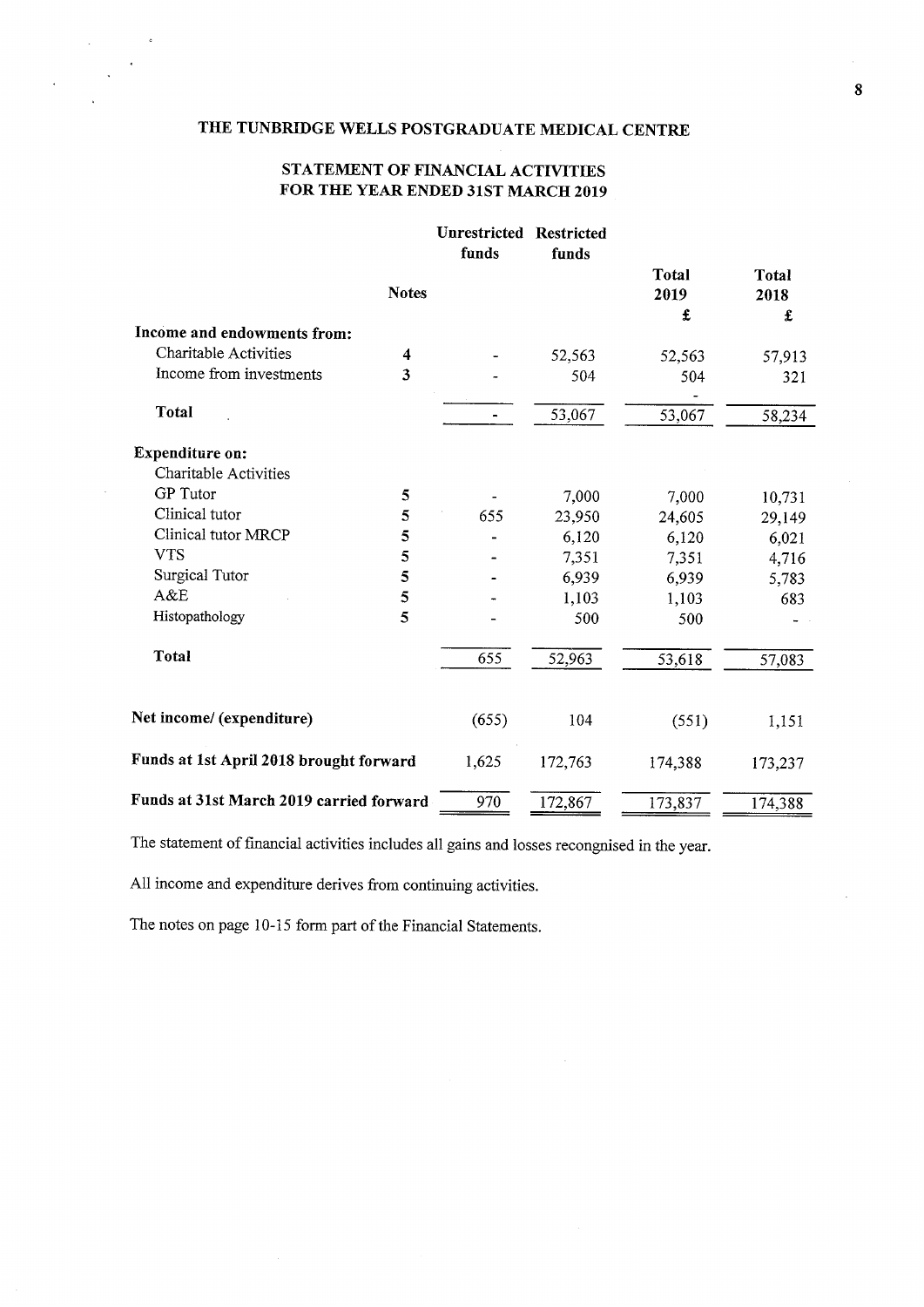# BALANCE SHEET AT 31STMARCH 2019

|                                                | <b>Note</b> | 2019<br>£ | 2018<br>£ |
|------------------------------------------------|-------------|-----------|-----------|
| <b>Fixed Assets</b>                            |             |           |           |
| Tangible assets                                | 9           | 2,865     | 3,520     |
| <b>Current Assets</b>                          |             |           |           |
| Debtors                                        | 10          |           | 1,500     |
| Cash at bank and in hand                       |             | 175,412   | 173,778   |
|                                                |             | 175,412   | 175,278   |
| Creditors: amounts falling due within one year | 11          | 4,440     | 4,410     |
| Net Assets                                     |             | 173,837   | 174,388   |
| Funds                                          |             |           |           |
| Restricted                                     | 12          | 172,867   | 172,763   |
| Unrestricted                                   |             | 970       | 1,625     |
|                                                |             | 173,837   | 174,388   |

Trustees

The notes on page 10-15 form part of the Financial Statements.

|                    | Approved by the Trustees on $23 \cdot 12 \cdot 19$ |  |
|--------------------|----------------------------------------------------|--|
| Dr. D Yates        |                                                    |  |
| Dr. G. Sommerville |                                                    |  |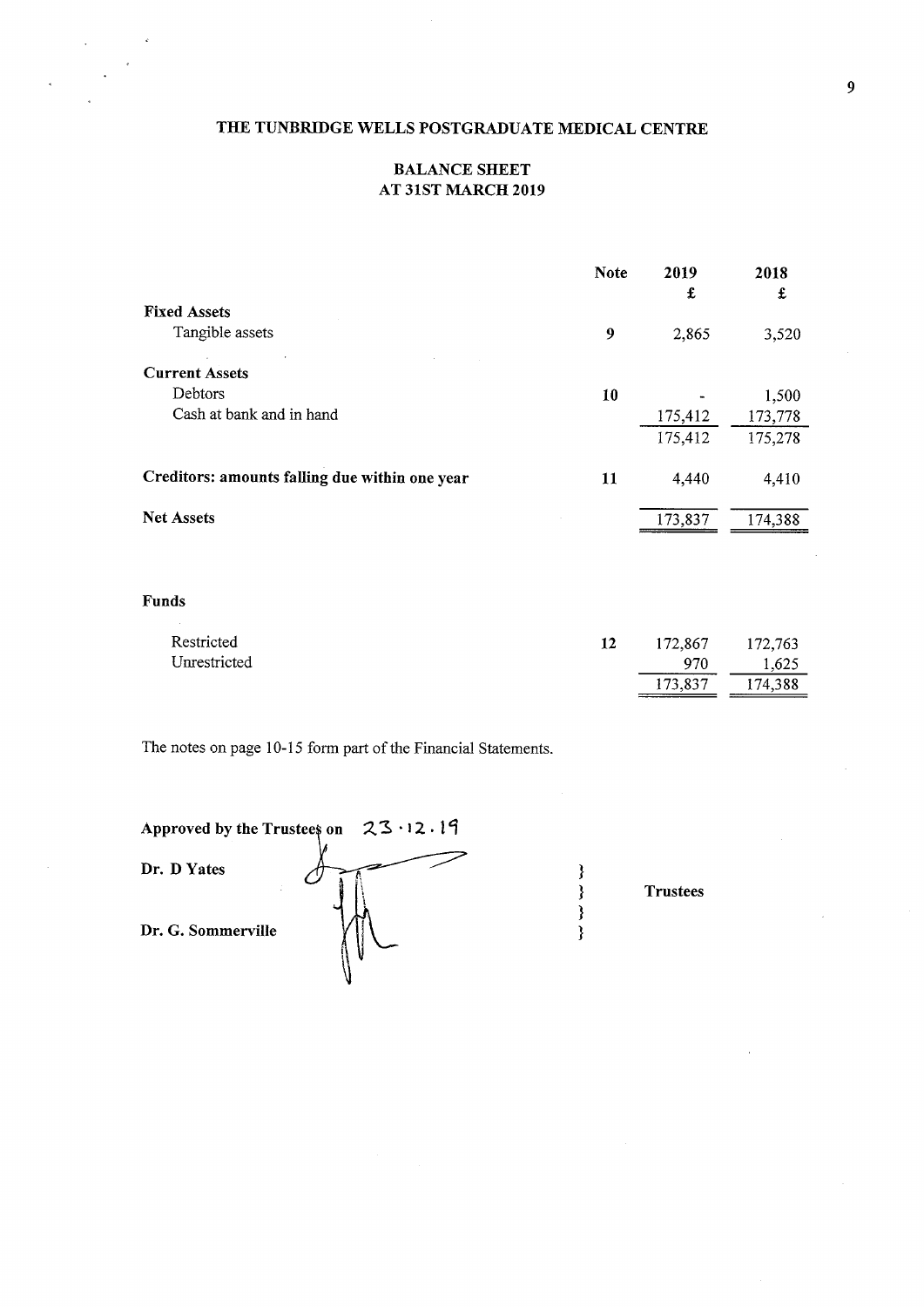# NOTES TO THE FINANCIAL STATEMENTS FOR THE YEAR ENDED 31ST MARCH 2019

### 1.Accounting policies

#### Charity information

The Tunbridge Wells Post Graduate Centre is an unincorporated charity constituted by a Trust Deed dated 3rd March 1970 and is registered with the Charity Commission under charity number 307901.

### 1.1 Accounting convention

The accounts have been prepared in accordance with the Charity's Trust Deed dated 3rd March 1970, the Charities Act 2011 and "Accounting and Reporting by Charities: Statement of Recommended Practice applicable to charities preparing their accounts in accordance with the Financial Reporting Standard applicable in the UK and Republic of Ireland (FRS 102)" (as amended for accounting periods commencing from <sup>1</sup> January 2016). The Charity is a Public Benefit Entity as defined by FRS 102.

The Charity has taken advantage of the provisions in the SORP for charities applying FRS 102 Update Bulletin <sup>1</sup> not to prepare a Statement of Cash Flows.

The financial statements have been prepared with early application of the FRS 102 Triennial Review 2017 amendments in full.

The financial statements have departed from the Charities (Accounts and Reports) Regulations 2008 only to the extent required to provide a true and fair view. This departure has involved following the Statement of Recommended Practice for charities applying FRS 102 rather than the version of the Statement of Recommended Practice which is referred to in the Regulations but which has since been withdrawn.

The financial statements are prepared in sterling, which is the functional currency of the Charity. Monetary amounts in these financial statements are rounded to the nearest  $\pounds$ .

The financial statements have been prepared under the historical cost convention, modified to include the revaluation of freehold properties and to include investment properties and certain financial instruments at fair value. The principal accounting policies adopted are set out below.

#### 1.2 Going concern

At the time of approving the financial statements, the trustees' have a reasonable expectation that the Charity has adequate resources to continue in operational existence for the foreseeable future. Thus the trustees' continue to adopt the going concern basis of accounting in preparing the financial statements.

### 1.3 Charitable funds

Unrestricted funds are available for use at the discretion of the trustees' in furtherance of their charitable objectives unless the funds have been designated for other purposes.

Restricted funds are subject to specific conditions by donors as to how they may be used. The purposes and uses ofthe restricted funds are set out in the notes to the financial statements.

Endowment funds are subject to specific conditions by donors that the capital must be maintained by the Charity.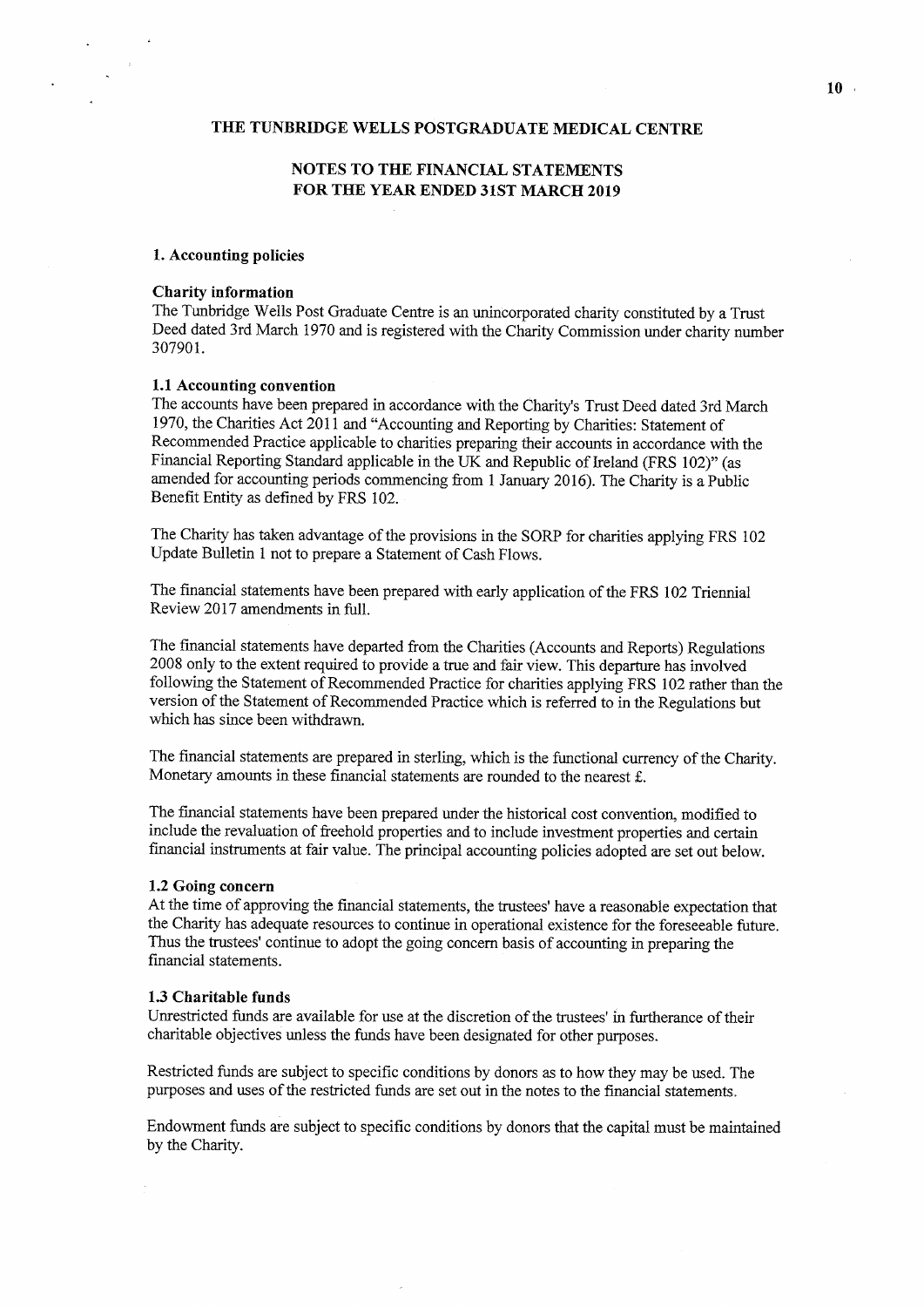# NOTES TO THE FINANCIAL STATEMENTS FOR THE YEAR ENDED 31ST MARCH 2019

### 1.4 Incoming resources

Income is recognised when the Charity is legally entitled to it after any performance conditions have been met, the amounts can be measured reliably, and it is probable that income will be received.

Cash donations are recognised on receipt. Other donations are recognised once the Charity has been notified of the donation, unless performance conditions require deferral of the amount. Income tax recoverable in relation to donations received under Gift Aid or deeds of covenant is recognised at the time of the donation.

### 1.5 Resources expended

Expenses are included in the financial statements as they become receivable or due and include VAT where applicable as the charity cannot reclaim it.

### 1.6 Tangible fixed assets

Tangible fixed assets are initially measured at cost and subsequently measured at cost or valuation, net of depreciation and any impairment losses.

Depreciation is recognised so as to write off the cost or valuation of assets less their residual values over their useful lives on the following bases:

Fixtures and fittings Computers

15% on reducing balance basis 20% on reducing balance basis

# 1.7 Impairment of fixed assets

At each reporting end date, the Charity reviews the carrying amounts of its tangible assets to determine whether there is any indication that those assets have suffered an impairment loss. If any such indication exists, the recoverable amount of the asset is estimated in order to determine the extent of the impairment loss (if any).

Intangible assets with indefinite useful lives and intangible assets not yet available for use are tested for impairment annually, and whenever there is an indication that the asset may be impaired.

### 1.S Cash and cash equivalents

Cash and cash equivalents include cash in hand, deposits held at call with banks, other short-term liquid investments with original maturities of three months or less, and bank overdrafts. Bank overdrafts are shown within borrowings in current liabilities.

#### 1.9 Financial instruments

The Charity has elected to apply the provisions of Section 11 'Basic Financial Instruments' and Section 12 'Other Financial Instruments Issues' of FRS 102 to all of its financial instruments.

Financial instruments are recognised in the Charity's balance sheet when the Charity becomes party to the contractual provisions of the instrument.

Financial assets and liabilities are offset, with the net amounts presented in the financial statements, when there is a legally enforceable right to set off the recognised amounts and there is an intention to settle on a net basis or to realise the asset and settle the liability simultaneously.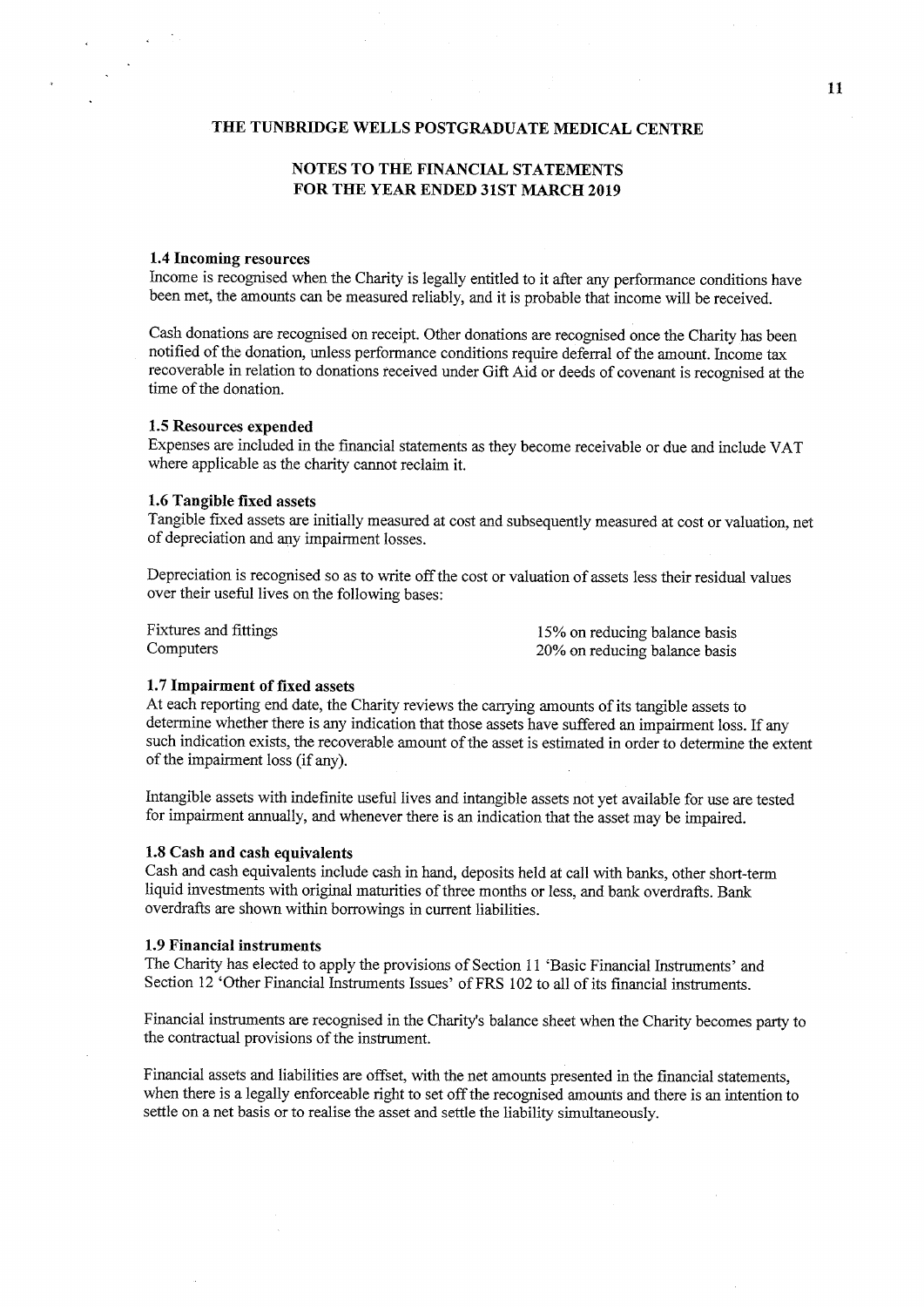# NOTES TO THE FINANCIAL STATEMENTS FOR THE YEAR ENDED 31ST MARCH 2019

### Basic financial assets

Basic financial assets, which include debtors and cash and bank balances, are initially measured at transaction price including transaction costs and are subsequently carried at amortised cost using the effective interest method unless the arrangement constitutes a financing transaction, where the transaction is measured at the present value of the future receipts discounted at a market rate of interest. Financial assets classified as receivable within one year are not amortised.

### Basic financial liabilities

Basic financial liabilities, including creditors and bank loans are initially recognised at transaction price unless the arrangement constitutes a financing transaction, where the debt instrument is measured at the present value of the future payments discounted at a market rate of interest. Financial liabilities classified as payable within one year are not amortised.

Debt instruments are subsequently carried at amortised cost, using the effective interest rate method.

Trade creditors are obligations to pay for goods or services that have been acquired in the ordinary course of operations from suppliers. Amounts payable are classified as current liabilities if payment is due within one year or less. If not, they are presented as non-current liabilities. Trade creditors are recognised initially at transaction price and subsequently measured at amortised cost using the effective interest method.

#### Derecognition of financial liabilities

Financial liabilities are derecognised when the Charity's contractual obligations expire or are discharged or cancelled.

#### 1.10 Leases

Rentals payable under operating leases, including any lease incentives received, are charged to income on a straight line basis over the term of the relevant lease.

### Critical accounting estimates and judgements

In the application of the Charity's accounting policies, the trustees' are required to make judgements, estimates and assumptions about the carrying amount of assets and liabilities that are not readily apparent from other sources. The estimates and associated assumptions are based on historical experience and other factors that are considered to be relevant. Actual results may differ from these estimates.

The estimates and underlying assumptions are reviewed on an ongoing basis. Revisions to accounting estimates are recognised in the period in which the estimate is revised where the revision

### 3. Investment Income

|                                     | restricted<br>funds<br>2019<br>£ | Restricted<br>funds<br>2018<br>£ |  |
|-------------------------------------|----------------------------------|----------------------------------|--|
| Interest Receivable<br>$\mathbf{r}$ | 504                              | 321                              |  |
|                                     |                                  |                                  |  |

 $R_{\text{reduction}} = R_{\text{reduction}}$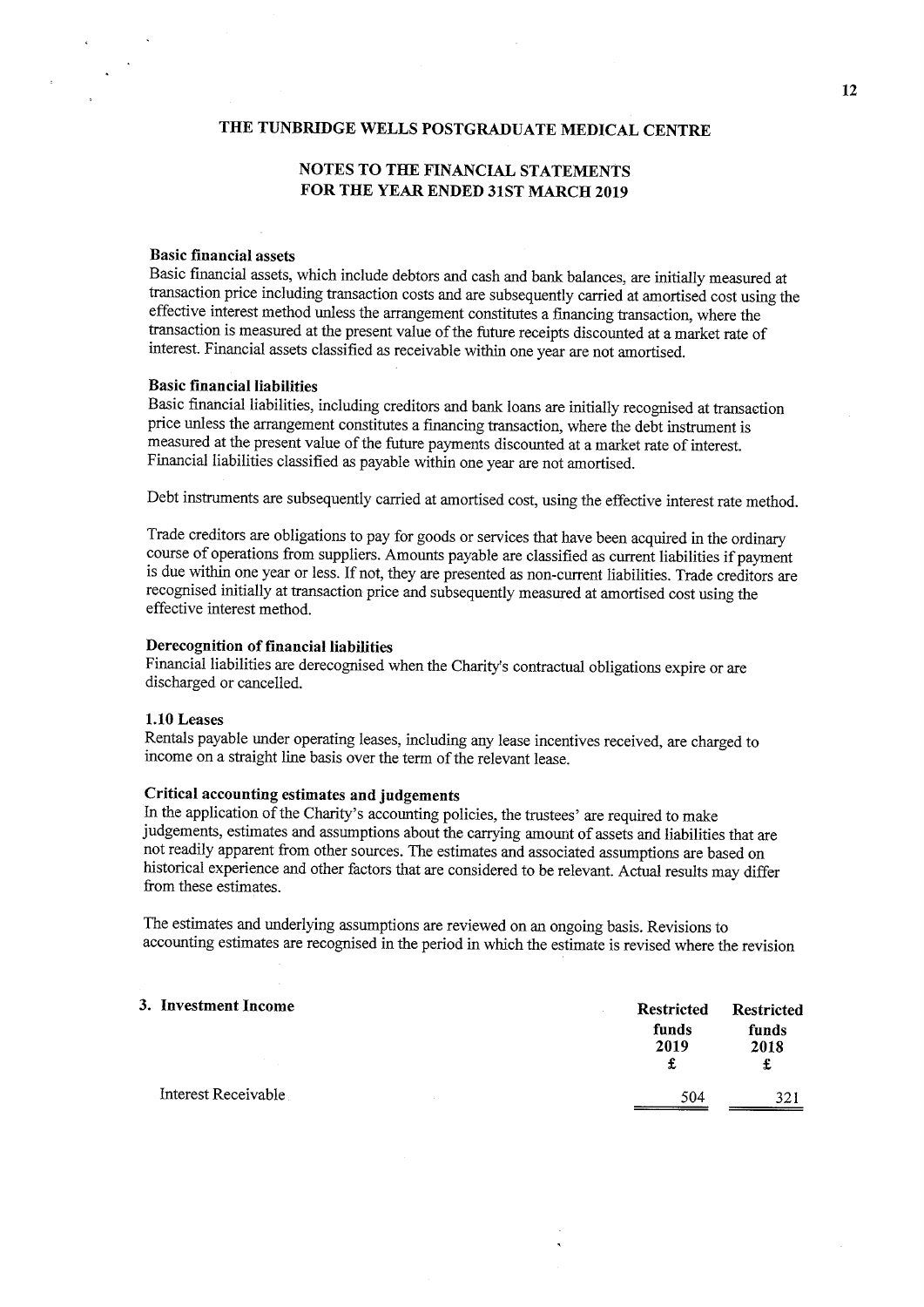### NOTES TO THE FINANCIAL STATEMENTS FOR THE YEAR ENDED 31ST MARCH 2019

### 4. Income from Charitable activities

 $\bar{z}$ 

|               | GP Tutor | Clinincal<br>Tutor       | Clinincal<br>Tutor | <b>VTS</b> | Surgical<br>Tutor | A&E | Histo-<br>pathology      | Total  | Total  |
|---------------|----------|--------------------------|--------------------|------------|-------------------|-----|--------------------------|--------|--------|
|               |          |                          | MRCP               |            |                   |     |                          | 2019   | 2018   |
|               | £        | £                        | £                  | £          |                   |     | £                        | £      | £      |
| Sponsorship   | 2,250    | 500                      | ۰                  | ۰          |                   |     | ۰                        | 2,750  | 6,142  |
| Fees          | ۰        | 945                      | 5,375              | ۰          | 11.493            |     |                          | 17,813 | 21,151 |
| Learning Sets | 5,000    | $\overline{\phantom{0}}$ | ٠                  | 6,750      | $\bullet$         |     | $\overline{\phantom{a}}$ | 11,750 | 17,120 |
| <b>ATLS</b>   |          | 20,250                   |                    |            |                   |     | ۰                        | 20,250 | 13,500 |
|               | 7,250    | 21,695                   | 5,375              | 6.750      | 11.493            |     | $\bullet$                | 52.563 | 57,913 |

### 5. Expenditure on Charitable activities

|                                |                 | Clinincal                    | Clinincal   | <b>VTS</b> | Surgical | A&E   | Histo-                   | Total  | Total  |
|--------------------------------|-----------------|------------------------------|-------------|------------|----------|-------|--------------------------|--------|--------|
|                                | <b>GP</b> Tutor | Tutor                        | Tutor       |            | Tutor    |       | pathology                |        |        |
|                                |                 |                              | <b>MRCP</b> |            |          |       |                          | 2019   | 2018   |
|                                | £               | £                            | £           | £          | £        | £     | £                        | £      | £      |
| Depreciation                   |                 | 655                          |             |            |          | ٠     |                          | 655    | 589    |
| Repairs and renwals            |                 |                              |             |            |          |       |                          |        | 383    |
| Catering                       | 2,625           | 3,940                        |             | 42         |          | 603   | -                        | 7,210  | 11,403 |
| Speakers                       | 3,200           | 550                          |             | 70         |          | ٠     |                          | 3,820  | 3,637  |
| Room hire                      | 675             | $\qquad \qquad \blacksquare$ |             | 7,139      |          |       |                          | 7,814  | 6,173  |
| Computer equipment             | ٠               | 40                           |             |            |          |       |                          | 40     | 3,913  |
| <b>ATLS</b>                    |                 | 15,990                       |             |            |          |       |                          | 15,990 | 8,145  |
| Courses and staff training     |                 | 500                          | 6,020       |            | 5,889    |       |                          | 12,409 | 15,083 |
| Simulation                     |                 |                              |             |            |          |       |                          |        | 2,748  |
| Bank charges                   |                 |                              |             |            |          |       |                          |        | 4      |
| Promotional expenses           |                 |                              |             |            |          |       |                          |        | 557    |
| Miscellaneous                  |                 | 960                          |             |            | 550      |       | $\tilde{\phantom{a}}$    | 1,510  | 278    |
|                                | 6,500           | 22,635                       | 6,020       | 7,251      | 6,439    | 603   | $\overline{\phantom{0}}$ | 49,448 | 52,913 |
| Share of governance costs      | 500             | 1,970                        | 100         | 100        | 500      | 500   | 500                      | 4,170  | 4,170  |
|                                | 7,000           | 24,605                       | 6,120       | 7,351      | 6,939    | 1,103 | 500                      | 53,618 | 57,083 |
| Analysis by fund current year  |                 |                              |             |            |          |       |                          |        |        |
| Unrestricted funds             |                 | 655                          |             |            |          |       |                          | 655    |        |
| Restricted funds               | 7,000           | 23,950                       | 6,120       | 7,351      | 6,939    | 1,103 | 500                      | 52,963 |        |
|                                | 7,000           | 24,605                       | 6,120       | 7,351      | 6,939    | 1,103 | 500                      | 53,618 |        |
|                                |                 |                              |             |            |          |       |                          |        |        |
| Analysis by fund previous year |                 |                              |             |            |          |       |                          |        |        |
| Unrestricted funds             |                 | 589                          |             |            |          |       |                          | 589    |        |
| Restricted funds               | 10,731          | 28,560                       | 6,021       | 4.716      | 5,783    | 683   | $\overline{\phantom{a}}$ | 56,494 |        |
|                                | 10,731          | 29,149                       | 6,021       | 4,716      | 5,783    | 683   | $\blacksquare$           | 57,083 |        |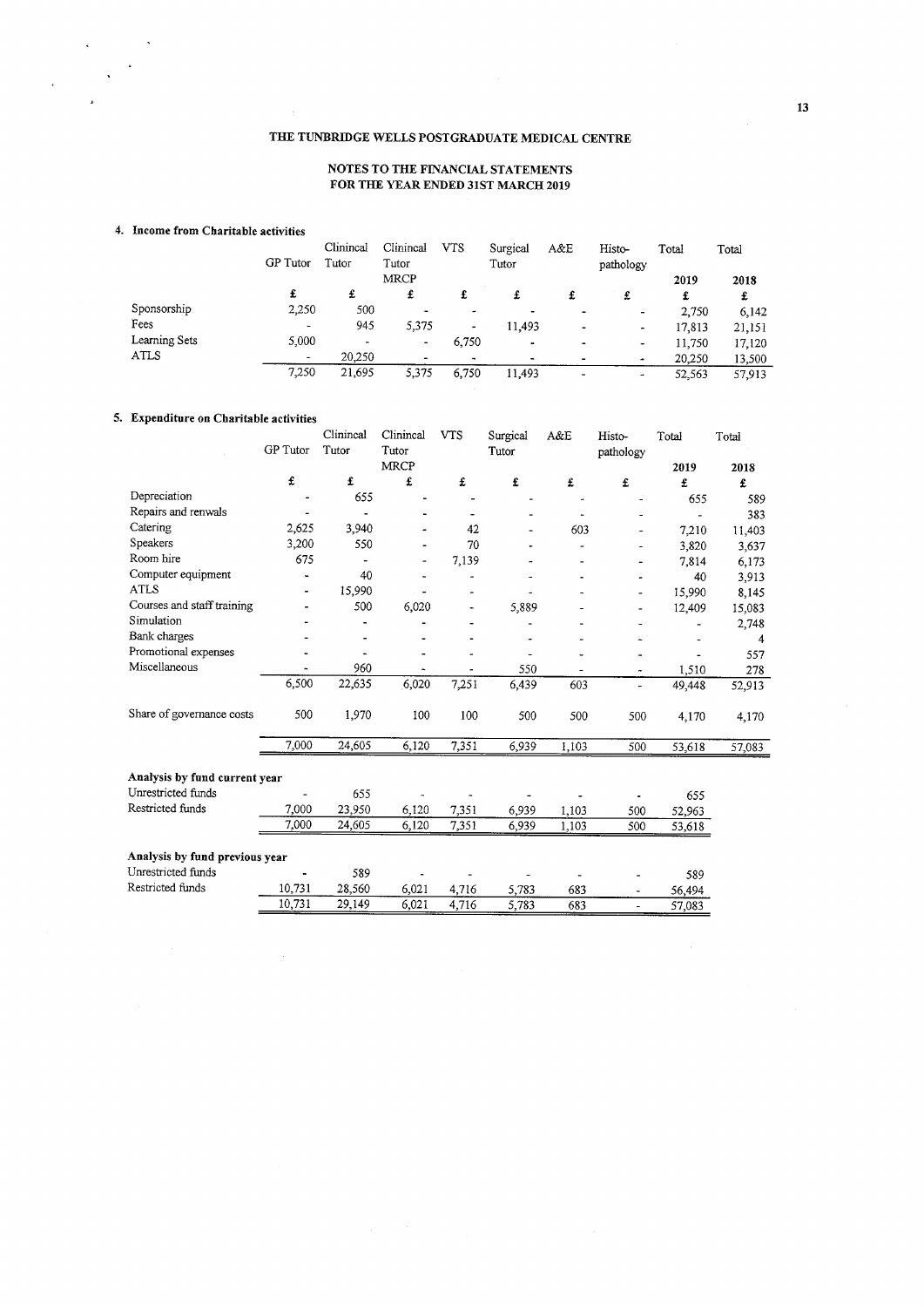# NOTES TO THE FINANCIAL STATEMENTS FOR THE YEAR ENDED 31ST MARCH 2019

# 6. Support Costs Total Total Total Total

 $\mathbf{r}$ 

| 2019<br>£ | 2018<br>£ |
|-----------|-----------|
| 1,970     | 4,170     |
|           |           |

All support costs are allocated to charitable activities.

# 7. Trustees' Remuneration and Expenses

Trustees receive no remuneration or expenses for their services. (2018 £nil).

### S. Employees

There were no employees during the year or the previous year.

| 9. | Tangible fixed assets                                 |                      | <b>Fixtures Computers Total</b><br>and fitting |                      |  |  |  |
|----|-------------------------------------------------------|----------------------|------------------------------------------------|----------------------|--|--|--|
|    |                                                       | $\pmb{\mathfrak{L}}$ | £                                              | $\pmb{\mathfrak{L}}$ |  |  |  |
|    | Cost                                                  |                      |                                                |                      |  |  |  |
|    | At 1st April 2018                                     | 2,509                | 9,927                                          | 12,436               |  |  |  |
|    | <b>Additions</b>                                      |                      |                                                |                      |  |  |  |
|    | At 31st March 2019                                    | 2,509                | 9,927                                          | 12,436               |  |  |  |
|    | Depreciation and impairment                           |                      |                                                |                      |  |  |  |
|    | At 1st April 2018                                     | 1,536                | 7,380                                          | 8,916                |  |  |  |
|    | Depreciation charged in the year                      | 146                  | 509                                            | 655                  |  |  |  |
|    | At 31st March 2019                                    | 1,682                | 7,889                                          | 9,571                |  |  |  |
|    | Carrying amount                                       |                      |                                                |                      |  |  |  |
|    | At 31st March 2019                                    | 827                  | 2,038                                          | 2,865                |  |  |  |
|    | At 31st March 2018                                    | 973                  | 2,547                                          | 3,520                |  |  |  |
|    | 10. Debtors                                           |                      | 2019                                           | 2018                 |  |  |  |
|    |                                                       |                      | £                                              | . £                  |  |  |  |
|    | Amounts falling due within one year:<br>Other debtors |                      |                                                | 1,500                |  |  |  |
|    |                                                       |                      |                                                |                      |  |  |  |
|    | 11. Creditors: amount falling due within one year     |                      | 2019                                           | 2018                 |  |  |  |
|    |                                                       |                      | £                                              | ${\bf f}$            |  |  |  |
|    | Accruals and deferred income                          |                      | 4,440                                          | 4,410                |  |  |  |